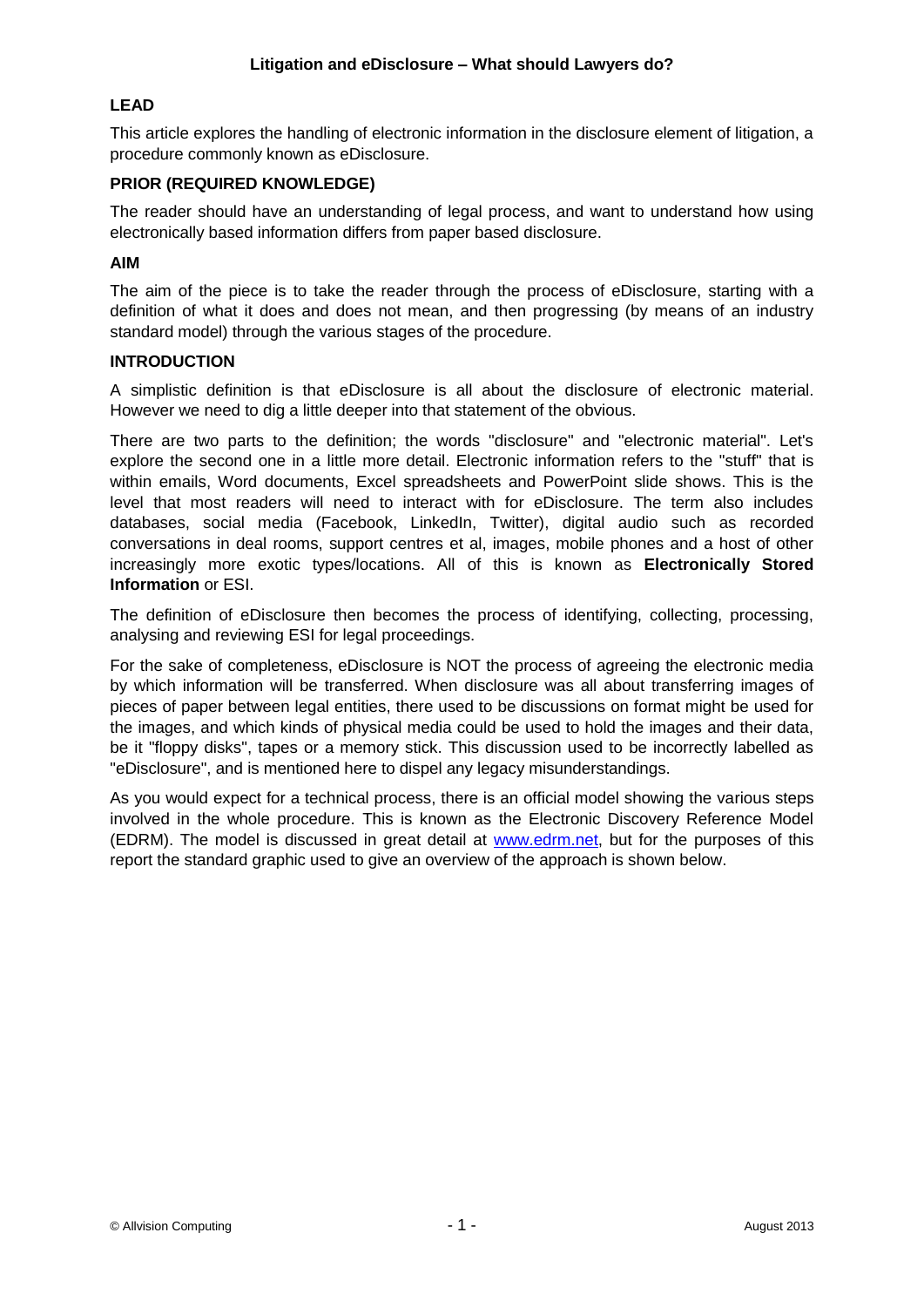

The background in the graphic shows the volume of data decreasing as the various stages are completed, with a corresponding rise in the identification of relevant material. The various processes involved in eDisclosure are shown as discrete boxes with workflows between them. The main use of the model for this review is to provide a "shorthand" to explain the functionality that different software products provide.

For example a company specialising in area of Records Information Management, email archiving and the ability to "freeze" documents within a client environment in order to meet the requirements of disclosure, might state that they "work in the left hand side of the EDRM model". A forensic firm might focus on the purple Preservation and Collection areas, whereas a litigation support software firm might have literature showing them focused on the blue boxes of Processing, Review and Analysis.

The rest of this article goes through each of the "boxes" of the model and look at three things:

- The official description of the individual process/procedure.
- How you as a lawyer might become involved in within this particular process.
- A brief overview of the types of services and/or software products you might need to support you in this process.

### **INFORMATION MANAGEMENT**

This is all about getting your electronic house in order to mitigate risk & expenses should eDiscovery become an issue, from initial creation of electronically stored information through its final disposition.

You might be called upon to assist in terms of providing advice on data retention requirements for a specific industry.

Normally the preserve of the larger consultancy firms working with their clients.

## **IDENTIFICATION**

Locating potential sources of ESI and determining its scope, breadth & depth.

This is the initial stage where the client comes to you and explains their problem. Using a combination of your legal knowledge and their understanding of the organisation they work for,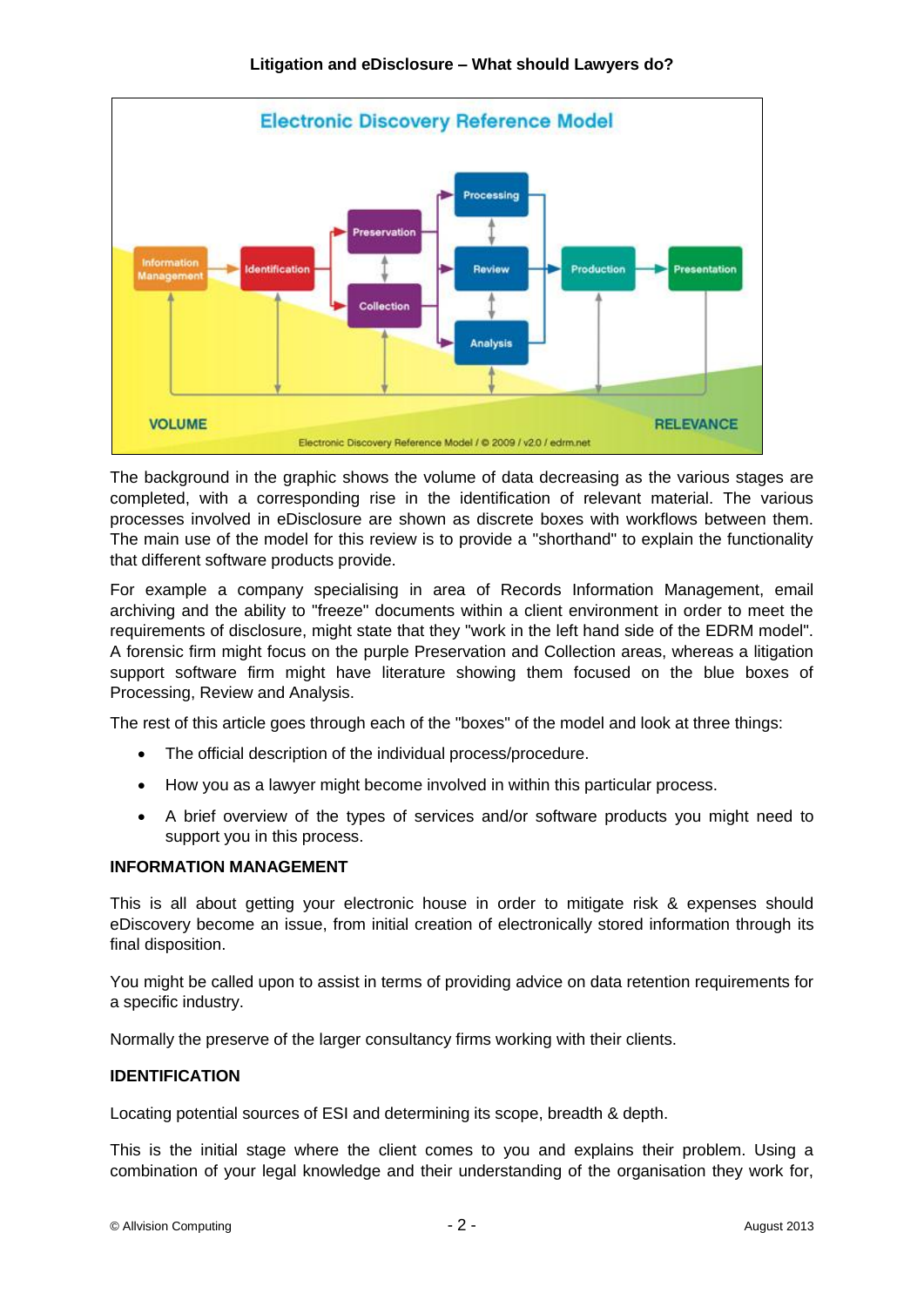### **Litigation and eDisclosure – What should Lawyers do?**

you should start to get an idea of where the ESI might be located. You might want to incorporate a rough outline of the scope in your initial client care letter, you might be happy with going on what the client tells you (it is their data after all), or you might want to delve a little deeper into what data silo's exist.

In terms of getting help, this is very much a case of selecting the appropriate level of assistance if, or when, it is required.. A good rule of thumb is; do you know enough about the client and their technology to run a "sanity check" over what they are telling you?" If not, you might want to get some professional help to try and uncover any technical issues, before they catch you out downstream.

Some consultancy/forensic organisations specialise in producing something called a "data map". This is NOT a technical document showing all the servers and other bits and pieces that makes up the client's IT infrastructure. Rather it is a written description (possibly with a diagram or two) of where the various data sources are. For example; "*Most of the information is stored on the email servers, but some is on the back-up tapes, and there is a company the main firm took over*  last year that has got its own IT infrastructure which will need to be examined."

# **PRESERVATION**

Ensuring that ESI is protected against inappropriate alteration or destruction.

Once you have determined the possible scope of the areas you might (or definitely will) be collecting data from, you need to ensure that the client doesn't delete or damage the ESI in those locations. Again this might be something for your initial engagement letter and you might need technical help. You might cover things like; stopping the re-use of back-up tapes (it can be cheaper to buy a whole new sets of tapes that over-write important evidence), or removing the limits on email in-boxes that cause emails over 60 days old to be deleted, or putting a hold on the re-use of the PC used by the employee that is suing your client.

In terms of software tools, there are very expensive, mainly US based tools, that will preserve ESI across the client's infrastructure. If your client has got this kind of software in place, they are probably involved in serial litigation and you won't be reading this kind of article.

The key area that causes problems is when there is a "disconnect" between the client and their IT department. You might want to make sure that someone from the client's IT department is involved in the initial meetings/conversations so that they can understand what you are asking the client to do. If you are not comfortable with your level of technical knowledge you might want to take along support from a vendor so they can talk "Geek to Geek".

# **COLLECTION**

Gathering ESI for further use in the e-discovery process (processing, review, etc.).

As a rough guide, there are two kinds of data collection, those that require a forensic process (complete with chain of evidence documentation), which is normally in cases of fraud, and the rest, where you just need to collect the data in a competent manner. The first group is a specialist area, and if you are involved in this kind of proceedings, you probably have got a "tame" forensic investigator that you can use, if not you need to find one. The forensic data capture might also involve things like retrieving data from mobile phones, making forensic copies of PC's or other computer equipment, and all other kinds of highly specific activities.

Turning to the more generic area of data collection, there are two schools of thought. One, is that you collect very broadly (so you only disturb the client once) and use the downstream processing to winnow out what you need. The other, is that you do a focused collection and run the risk of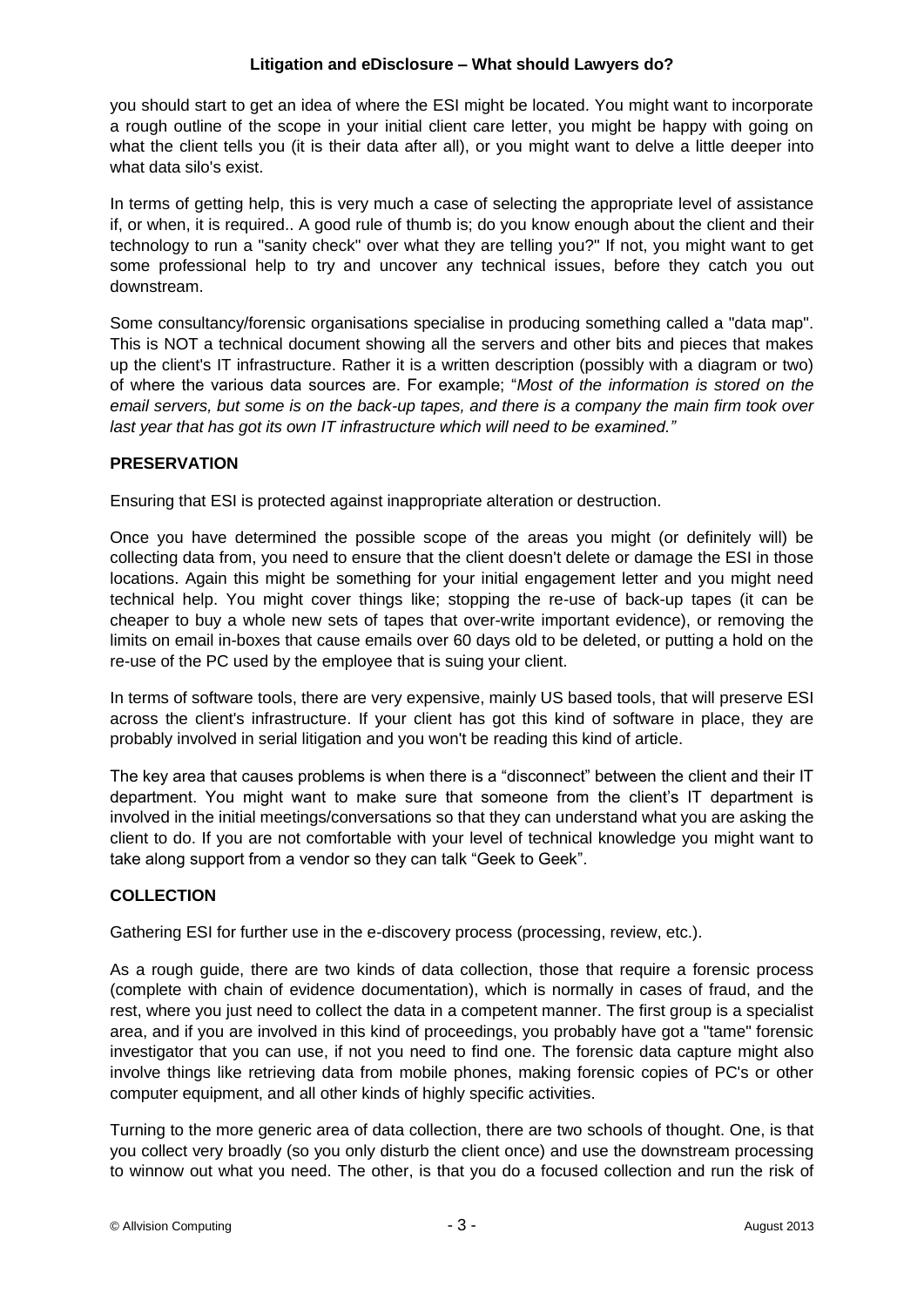having to come back and widen the scope. Each is valid, and they are none-exclusive, in that you can start focused and (if the case progresses/warrants it) come back later and do a wider collection for downstream culling.

This is where an understanding of the case, and where the information is stored is invaluable, as you can then make informed decisions. With, of course the price of the different options and how it affects the downstream processing very much to the forefront of your mind.

Forensic data collection organisations are a specific grouping of service providers. Make sure that you get a forensics company and not just a litigation support service provider that has sent someone on a data collection course. They tend to use products such as Guidance EnCase or Access Data's FTK toolkit to carry out the collection process, indeed this product is often used by the other group as well, just without the formalised chain of evidence documentation. The key thing is that people in this first group are used to appearing in court as an expert witness to explain how they obtained the specific piece of information.

The second type of data collection can be handled by a number of vendors, though in practice, using the specialist organisations and dispensing with the formal side of things is a sound tactic.

### **PROCESSING**

Reducing the volume of ESI and converting it, if necessary, to forms more suitable for review & analysis.

The "shorthand" term for this stage is Early **Case** Assessment (ECA), or more accurately Early **Data** Assessment. This is where the range of options open to you increases quite dramatically. In the main the processing goes through two stages; first the data is "cleansed" in that unwanted types of information are automatically removed, this process can also involve the identification of duplicate versions of emails etc. Second, the data is loaded into a tool that allows the user to identify the information they want to take forward into the next stage.

The capabilities of the tools at this stage are quite bewildering, but in the main, you are trying to identify the information that you will want for your case, so an understanding of the key people involved in the matter (normally called data "Custodians" in techie speak) is good, as well as the date range that covers when key events happened. You might have an idea of the kinds of terms or key words that would be useful to search on, but there are other much more powerful technologies at your fingertips that will surpass the results of key words.

The key to getting maximum benefit from this stage is for you to team up with a sympathetic vendor and let them drive the technical process, whilst you supply the background and legal requirements of the matter.

The choice of software here is split into two groups. On the one hand there are products specifically designed to work in this area. These range from software that third party suppliers use, such as Clearwell, LAW or Nuix, through to tools specifically designed by suppliers for this area, like the ICE product from Palmer Legal Technologies or the snappily named MM/PC tool from eMag. There are a number of these specialist tools, and the mention of those above is not to elevate them above the rest, purely to show examples of the genre.

Secondly, there are emerging products from the next stages of the process (Review & Analysis), that incorporate functionality for this step as well. Products such as Lateral Data's Viewpoint come to mind as does the Access Data range, and Recommind's offerings. Again, these are mentioned as examples and not as an exclusive list.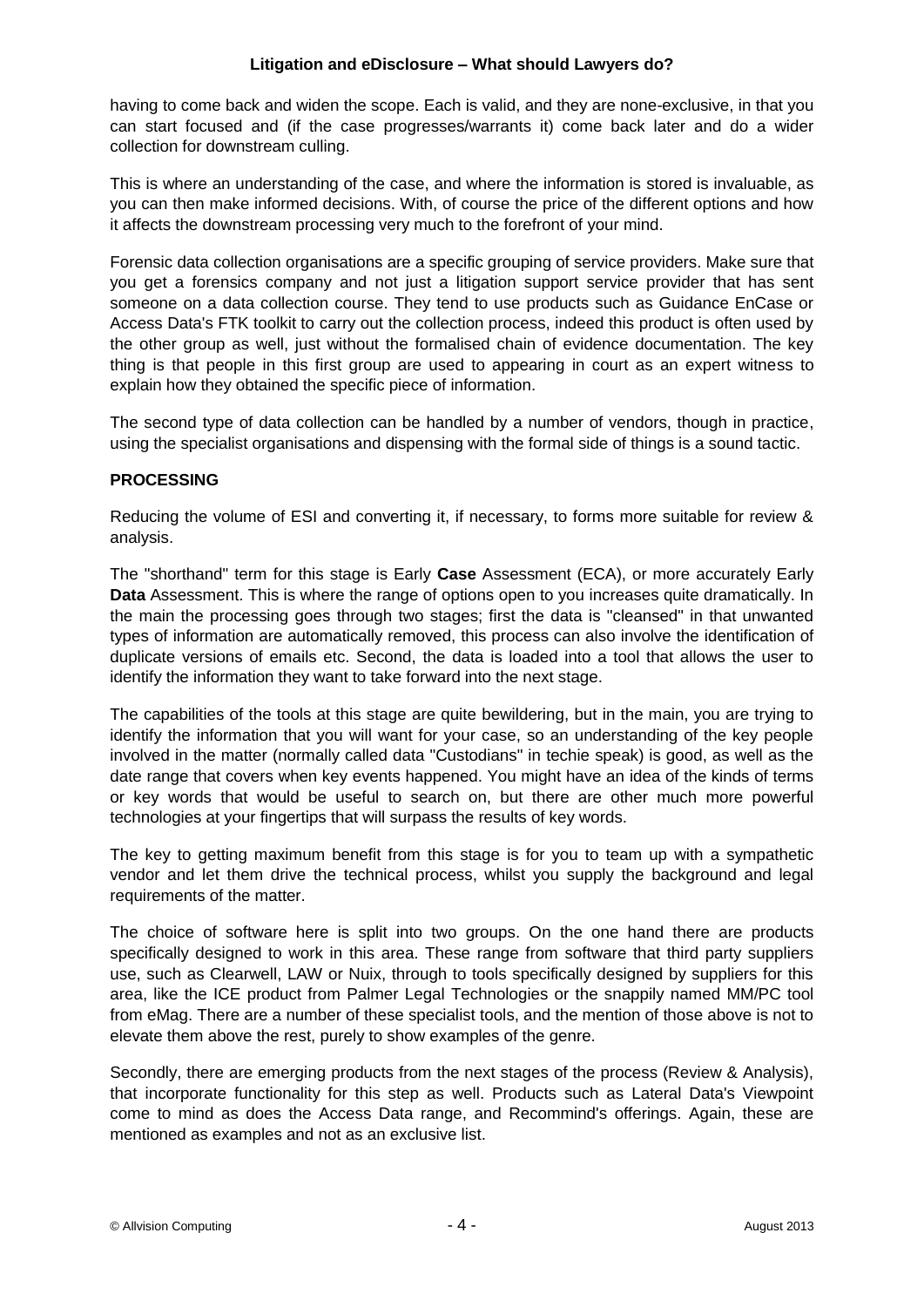Until recently the Early Data Assessment modules of the "All in One" products did not match the functionality provided by dedicated tools. This is no longer the case, which is good news in one way as it adds to the choices available to you, and bad news in another, as it adds complexity to the selection process in this area.

# **REVIEW**

Evaluating ESI for relevance and privilege.

For many, this and the next stage form the hub of the eDisclosure process. The products mentioned here will be the environment in which you and your legal team will conduct most (if not all) of your on-line interaction with the data. The first half of the equation is the ability to review ESI and assign values for: Relevance, Privilege, Trade Secret, Personal Data, and as many case specific topics as you can shake a stick at. By the time you are in this stage, you should know what the issues are that you will be fighting the case on, and the various criteria you will apply to determine relevance et al. Your role will probably be to oversee the team that is carrying out this review work, though in smaller cases you might be doing the work yourself.

For large scale review exercises; you might have to recruit contract legal staff to do the work under supervision, you might have a "near shore" option of a cheaper office outside of London, you might be involved in an off-shore Legal Processing Operation such as Integreon (India), Exigent (South Africa) or Capita (Poland). In essence you will direct the team (whatever the size and geographical location) and provide overall Quality Assurance back to the Client.

In terms of who can help, the short answer is a lot of service providers. The broad split is between organisations that have their own software, and specialist software products that are supplied by different types of third party vendors be they consultancies (of different sizes) or more generic companies (that come from different backgrounds). There is a bewildering mix of software functionality and supplier personnel that combine to give you a multitude of options.

The key is that you should go through a procurement exercise before you are deep in the middle of a case, and thus make the decision in a rational cost effective manner, and not as a result of a frantic phone call to the first service provider you can find on a Friday afternoon.

# **ANALYSIS**

Evaluating ESI for content & context, including key patterns, topics, people & discussion.

This stage is so interwoven with the previous one, that though they are separated for technical reasons, in practical terms they will often take place within the same piece of software (albeit in some cases with the assistance of specialist plug-in modules).

The trick here is to understand what you need to do, in order to meet the legal requirements of the case, and then how the technology can help you. By legal requirements I mean the issues of the matter as bounded by the court, cost and time. There is a scale of software tools available, and which ones you use are defined by the case, not by the product.

I find a useful analogy is the way in which it is possible to capture TV programs so they can be watched when we like. At the bottom end of the scale are VHS / Betamax video recorders, which are good for looking at something from start to end, but that's about it. So if you want to do a linear review in which you look at virtually every bit of ESI from "document" one to one million, then there are VHS litigation support equivalents that will let you do so.

If, however, you have a more complex viewing requirement and want the equivalent of Sky HD+ box that allows you to record three shows at once, pause live TV, access the past 7 days of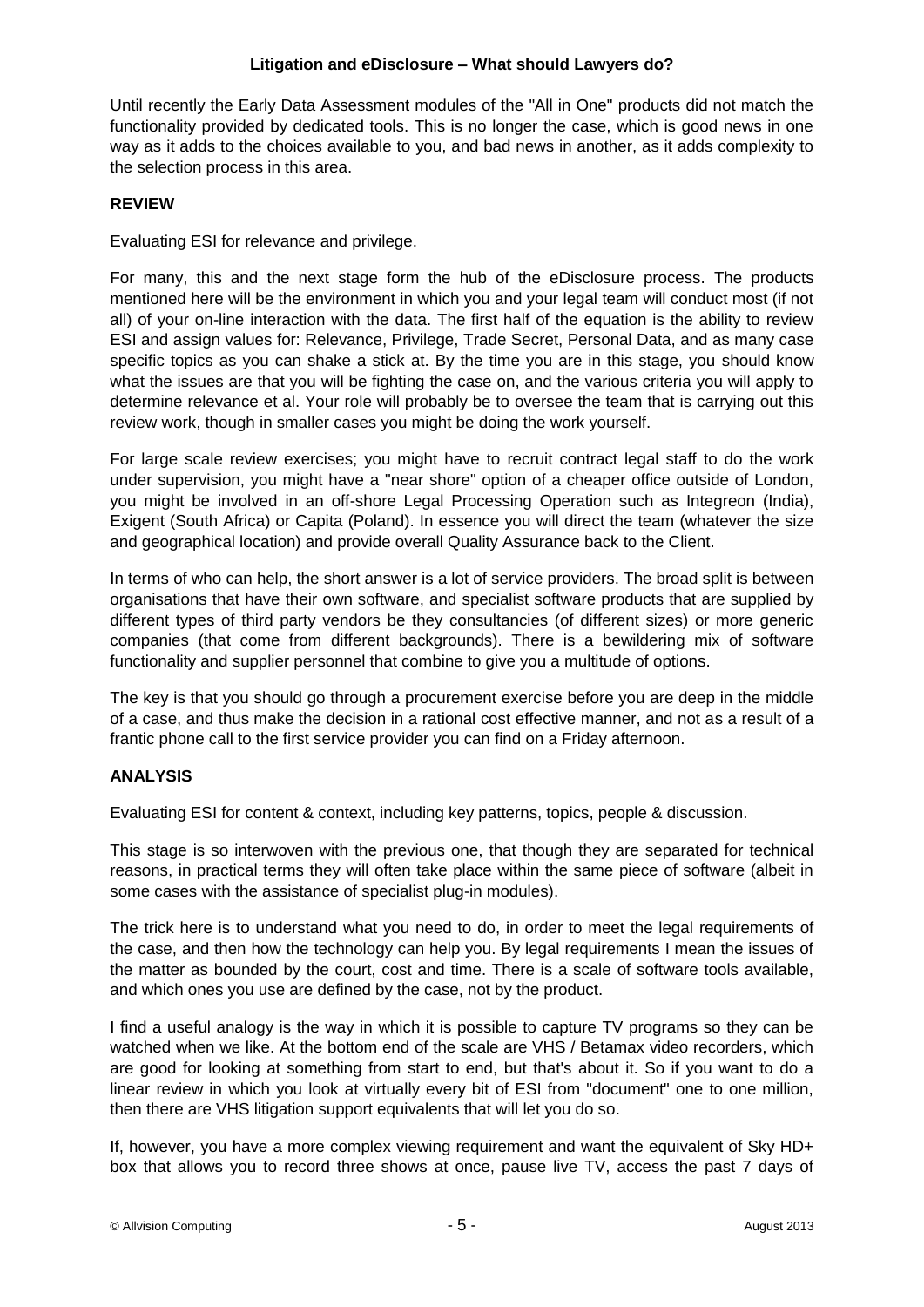### **Litigation and eDisclosure – What should Lawyers do?**

shows and download movies from on-line services, you want the litigation support products with more functionality.

There are lots of service providers who can help. The trick is to select one who can become a trusted partner, before it all starts getting too hectic.

## **PRODUCTION**

Delivering ESI to others in appropriate forms and using appropriate delivery mechanisms.

You will want (have) to agree with the other side the scope of what you are delivering. The technical details of what is being handed over can mainly be left to the service providers, though you will probably need to give some guidance on how to handle "native" ESI, such as Word, Excel and PowerPoint.

Whoever is supporting your litigation software should take care of the technical aspects of exchanging information. You might need to work with them in understanding the implications of the options that the opposition give to you.

### **PRESENTATION**

Displaying ESI before audiences (at depositions, hearings, trials, etc.), especially in native and near-native forms, to elicit further information, validate existing facts or positions, or persuade an audience.

This used to be a very US centric part of the model, however with the growth of systems such as Opus2's Magnum product, there is now functionality available in the UK. The key here is that you use these systems to start building the court room bundle well before the actual trial, all sides view the same documents (with access only to their own data on the ESI), and there are a variety of tools available to same time, effort and money.

### **SUMMARY**

At the start of the process it is about you establishing the scope of the case, identifying the real issues, and then designing and driving the data collection and culling in an informed manner. You should NOT have to get involved in actual processing of data.

Once you are into the Review and Analysis stages, there is a very large range of options. The best advice is to carry out a procurement exercise, were you try as much as possible to compare Apples with Apples, for more advice on that side of things see the **Buyer's Guide to Litigation** [Support Systems.](http://cloudbox.legaltechnology.com/eDisclosureSystemsBuyersGuideV1_2.pdf)

====================================================================